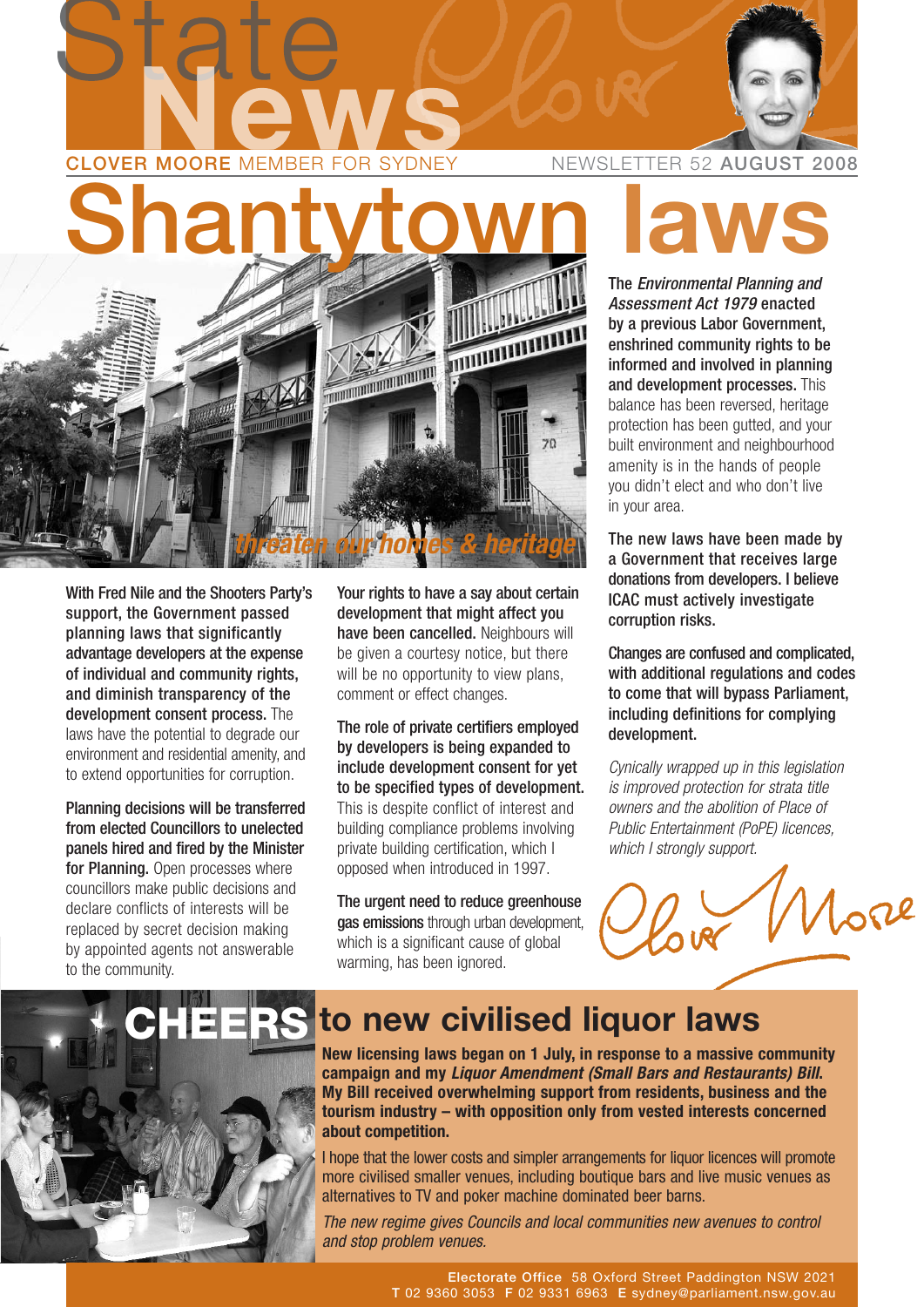#### **FROM PARLIAMENT**

#### **Developer donations** untouched by reforms

**Contentious developer donations will still dominate major political party funding despite reforms initiated by Wollongong corruption revelations.**

Party candidates are now banned from receiving direct donations, but will still benefit from donations distributed via party headquarters. Party councillors do not have to disclose developer donations before development decisions. As it should be, Independents must declare

all relevant donations before decisions.

The declaration threshold is reduced from \$1500 to \$1000, in-kind donations are capped at \$1,000, and disclosures are required twice a year.

In Parliament I called for a maximum limit on donations, and a ban on donations from high-risk conflictof-interest occupations, including developers.

**In all the heated conflict over electricity privatisation, the critical issue of global warming has been**

**ignored.** The Government must set rules to ensure progressive greenhouse gas reductions from

#### **ENVIRONMENT IGNORED in power privatisation debate**

 $\overline{\phantom{a}}$ 

electricity regardless of ownership.

Sales contracts should prohibit new coal-fired power stations and set a timeframe to phase out existing ones. Renewable clean energy should be encouraged by government policy and concessions.

A deal between the Government and Coalition has delayed legislation debate until the Auditor General provides a financial assessment. I called on the Auditor-General to also address climate change and asked the Premier to rule out industry compensation for the financial impacts of emissions trading.

Without environmental quarantees I cannot support the privatisation proposal.

#### **Guns for development**

**In Wollongong it was sex for development, in Macquarie Street it is guns.** The Shooters Party's Firearms Amendment Bill sidestepped normal process and was pushed through Parliament "coincidentally" days after their crucial vote helped the Government pass pro-development and antidemocratic planning laws.

I opposed the Bill because it weakens the national unified gun controls introduced after the Port Arthur massacre.

#### **Food outlet**

**Most of the five million cases of food sickness annually in Australia are from food prepared outside the home. The Food Amendment (Public Information on Offences) Bill will enable publication of convictions and**

**penalties for hygiene breaches on the Food Authority's website.**

In Parliament I raised concerns that the Food Authority does not have to publish all information and Councils, that do inspections, remain limited in



what they can release. I am pleased that convictions have begun to be published.

I asked the Government to use best practice and require publication of inspection and rating reports, to help further reduce food-related illnesses.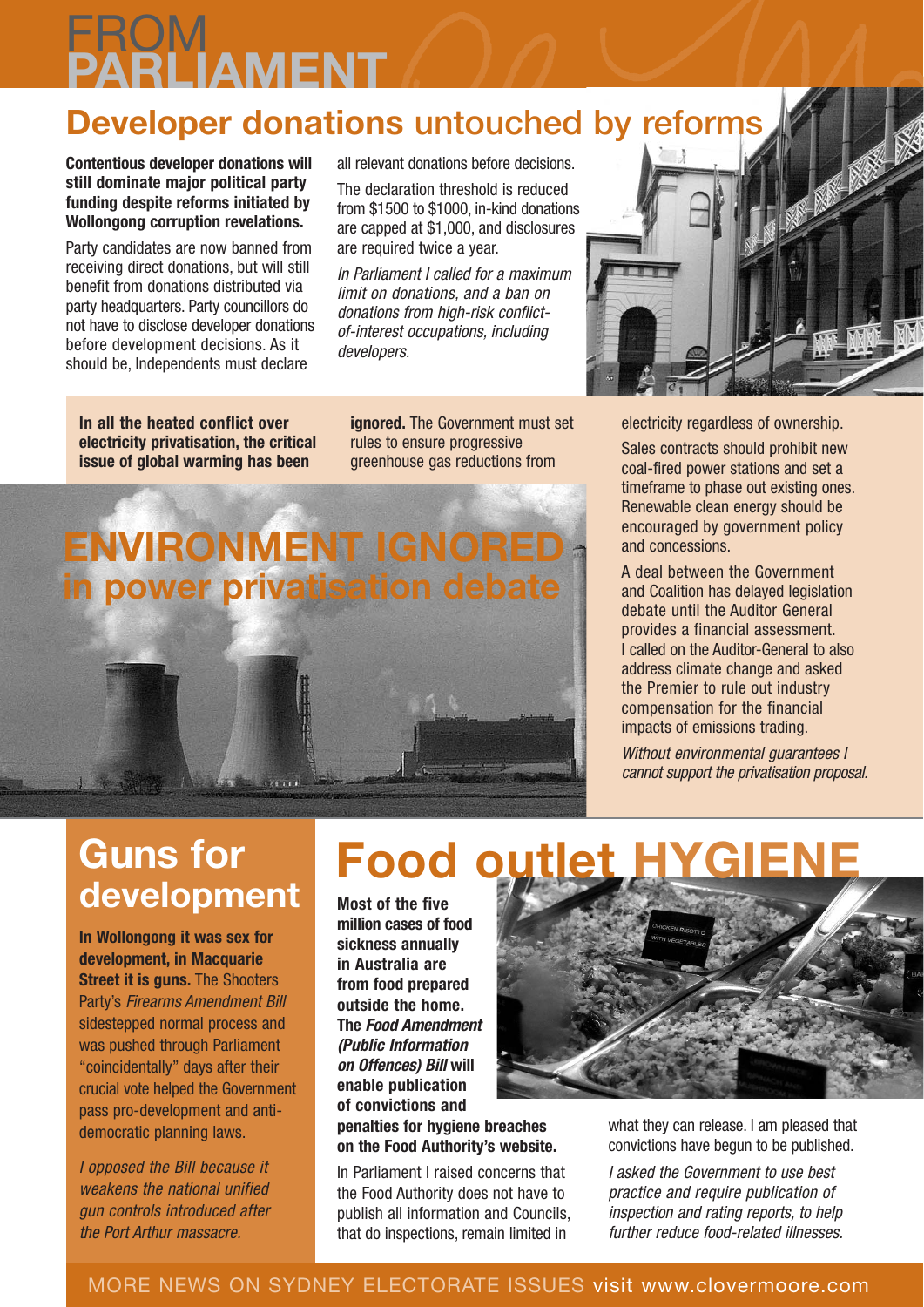#### **Locking up** the VULNERABLE **FROM PARLIAMENT** CONTINUED

**I was the only MP to oppose the Housing Amendment (Tenant Fraud) Bill, which allows Housing NSW to put public housing tenants in prison for fraud even when they have a mental illness or disability or make mistakes.** Debate in Parliament focused on extreme cases, but existing legislation allows imprisonment for serious fraud. No other housing agency in Australia threatens serious penalties for minor transgressions.

Most cases of public housing fraud involve small gains or procedural mistakes, and the threat of legal action could be used to force tenants to accept tenancy terminations or unfair financial conditions, or discourage them from seeking work.

Better review processes would address problems while protecting tenants' rights.



## PETS<sub>.</sub> in the city

**Despite the high rate of pet ownership, NSW pet owners are often treated like second-class citizens through unnecessarily restrictive policies. With low rates of car ownership and private open space, and high rates of renting and strata living, inner city residents are most affected.**

Pets travel free on public transport subject to reasonable requirements in many cities, while in NSW pets are banned from trains, and bus and ferry drivers can refuse to take pets on board. Here, the NSW default in strata and tenancy agreements is blanket bans on pets, but in other cities such bans can be overridden to enable tenants to keep a pet, including through 'pet' bonds.

In Parliament I again asked the Government to promote responsible pet ownership and make pet owners equal citizens.



#### **Frustrating FOI**

NSW has an appallingly low rate of Freedom of Information disclosures. Faced with extended Government inaction, the NSW Ombudsman has begun his own review and in Parliament I asked the Premier to commit to implementing the review recommendations.

I support Queensland's proposed open-access approach with the onus on government to justify withholding information.

#### Parliament supports **equality**

Parliament changed 57 Acts, Regulations and By-laws to provide more equal treatment for gay men and lesbians. These include protecting children's rights, with both lesbian parents who conceive through donor fertilisation able to be listed on birth certificates, so that both can sign school permission slips and give medical consent.

Copies of my submissions and speeches are available from my Electorate Office or on my website.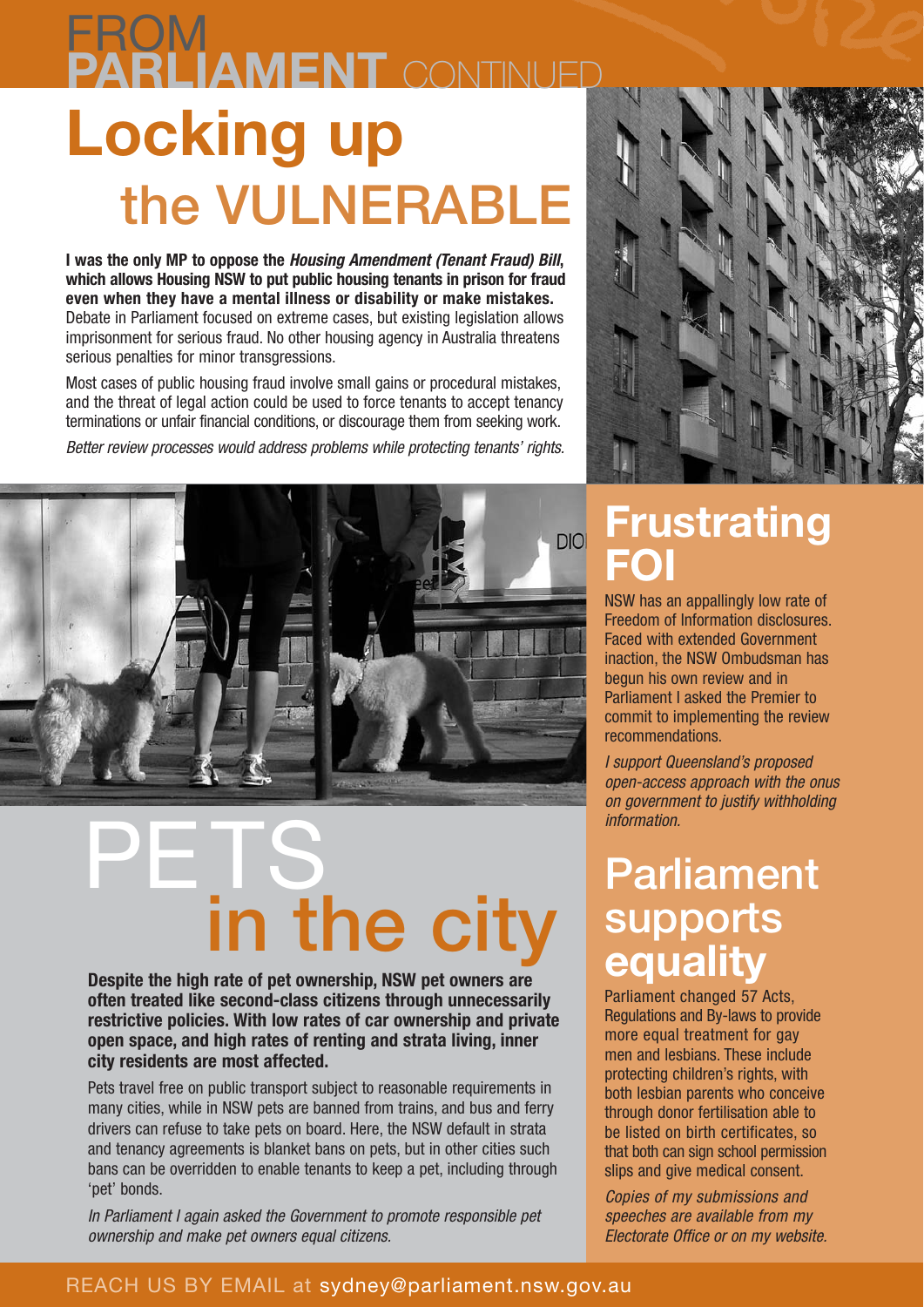# TRANSPORT, ACCESS **& RAIL HERITAGE**

### Now... the bus to **nowhere!**

**The 311 bus serves the densest residential population in Sydney and yet since the 2001 Government "Better Buses" promise, waiting times have progressively worsened.**

Now, direct access to Circular Quay and Railway Square and the Elizabeth Bay loop are proposed to be dropped. Meanwhile, Woolloomooloo has become a bus thoroughfare with empty buses from Strathfield and Burwood using Riley and Crown Streets to terminate at the Domain Parking Station.

While the proposed re-routing of 300 series buses responds to the growing

Green Square/South Sydney development area, additional services are needed for Redfern and Surry Hills where residents watch full buses drive past.

I have notified residents most affected by proposals, made submissions to the Government and repeatedly asked for destination-based planning that coordinates with other forms of transport. Proposed changes are "band-aid" solutions for traffic congested routes and bus build-ups in city streets, and the Government's head is firmly in the sand about more efficient forms of transport for a modern city.





## Advocating for accessability

**Government compliance with antidiscrimination legislation to provide disability access to railway stations is slow. Only 25 per cent of stations comply, leaving a major proportion of public transport facilities inaccessible.** In response to my request, the Minister for Transport told me that St James, Martin Place, Newtown and the southern entrance of Central will be upgraded

within five years, but Edgecliff Station won't happen until 2015/ 2016, although it was previously scheduled for 2011/2012.

"Easy Access" upgrades include lifts and ramps, CCTV coverage, better lighting, tactile indicators on the ground and accessible toilets.

#### **Destruction of rail heritage site**

**The Redfern Waterloo Authority proposes to cram the Carriage Works site at North Eveleigh with apartments to maximise sale profits to the private sector**.

2000 car parks are proposed right next to a railway station, and there is no usable open space. The site's significant heritage has been ignored, including opportunities for future transport needs or artisans' workshops in existing industrial buildings.

**Associated historic rolling stock and artefacts are being banished from the site.** State Rail's collection of historic carriages will be removed for redevelopment of the Paint Shop,

and the Locomotove 3801 has been removed from the Large Erecting Shop. Guido Gouverneur, who preserves tools and machinery, and produces wrought iron work in the Blacksmith's Shop, has been given an eviction notice.

At the City's recent wellattended community meeting, Sydney University presented alternative ideas for the site.



SEE CLOVER'S SPEECHES in Parliament at www.clovermoore.com/speeches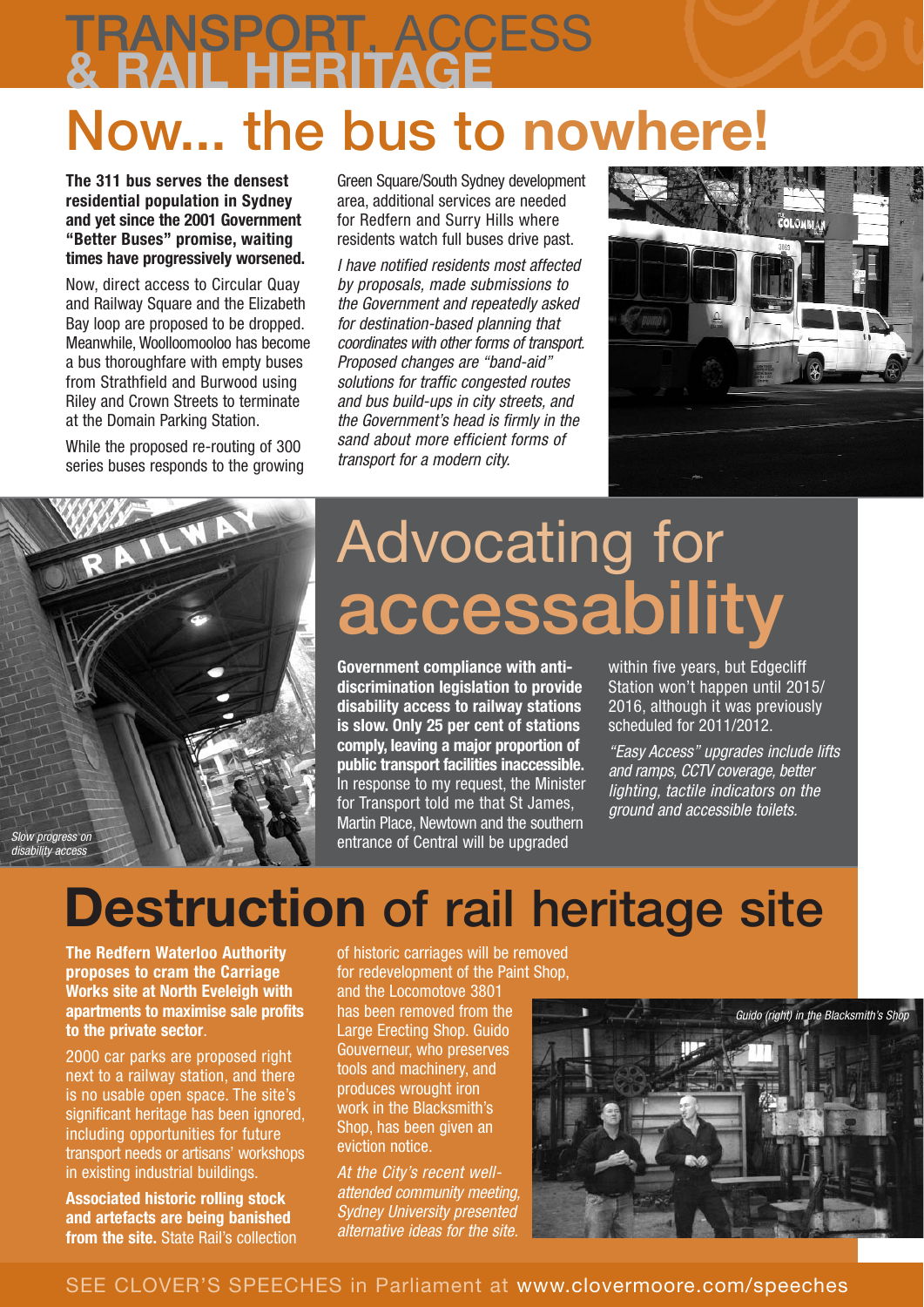# PARKS, RECREATION, **AGRICULTURE** & WASTE

#### The alienation of **Moore Park** continues

**After the scandalous cave in by the State Government to rezone public land adjacent to Moore Park**

**(Aussie) Stadium for development, the Sydney Cricket Ground and Sports Ground Trust continues to**



#### **push for more access and control over Moore Park.**

Now the Sporting Trust is managing car parking in Moore Park, and controlled parking in the Kippax Lake area has become a free-for-all with cars parked amongst trees. There seems to be no end to the progressive alienation of public land, and no action in sight to limit private car access to address worsening area traffic gridlock.

#### **SECURING food supplies**

**Only 10 per cent of Australia is suitable for growing food, and climate change and natural disasters including droughts threaten sustainability.**

Diversion of food crops to bio-fuels is increasing pressure on food supplies, and rising oil prices add to fertiliser and transport costs. The United Nations sees rising food prices as one of the world's biggest challenges.

Inner city food supplies depend on Sydney fringe areas, which are 30 times more productive than the rest of NSW. But State planning is focussed on development for population growth, which encroaches on this most productive land.

In Parliament I called on the NSW Government to develop a Sydney food security project.



#### **The development application (DA) for Paddington's White City goes beyond facilities that support tennis, to allow for entertainment and functions.**

The building is bulky, exceeds height and floor space controls, and fails to complement the unique built form of the Paddington Conservation Area. Car parking is increased from 50 to 256 spaces, which will intensify local traffic problems.

The White City Development Control Plan (DCP) prepared by Woollahra Council embodies important aims for the site developed after consultation with the community. My submission asks Woollahra Council to ensure that development complies with the DCP.

#### **Reducing** waste by **RECYCLING**

**A refundable container deposit levy on the purchase of drink cans and bottles encourages recycling of containers.** It has achieved 90 per cent recycling rates in South Australia, while the rest of Australia only recycles around 36 per cent of glass and 31 per cent of plastic.

In Parliament I again urged the Government to introduce a container deposit levy in NSW and support a unified national system.